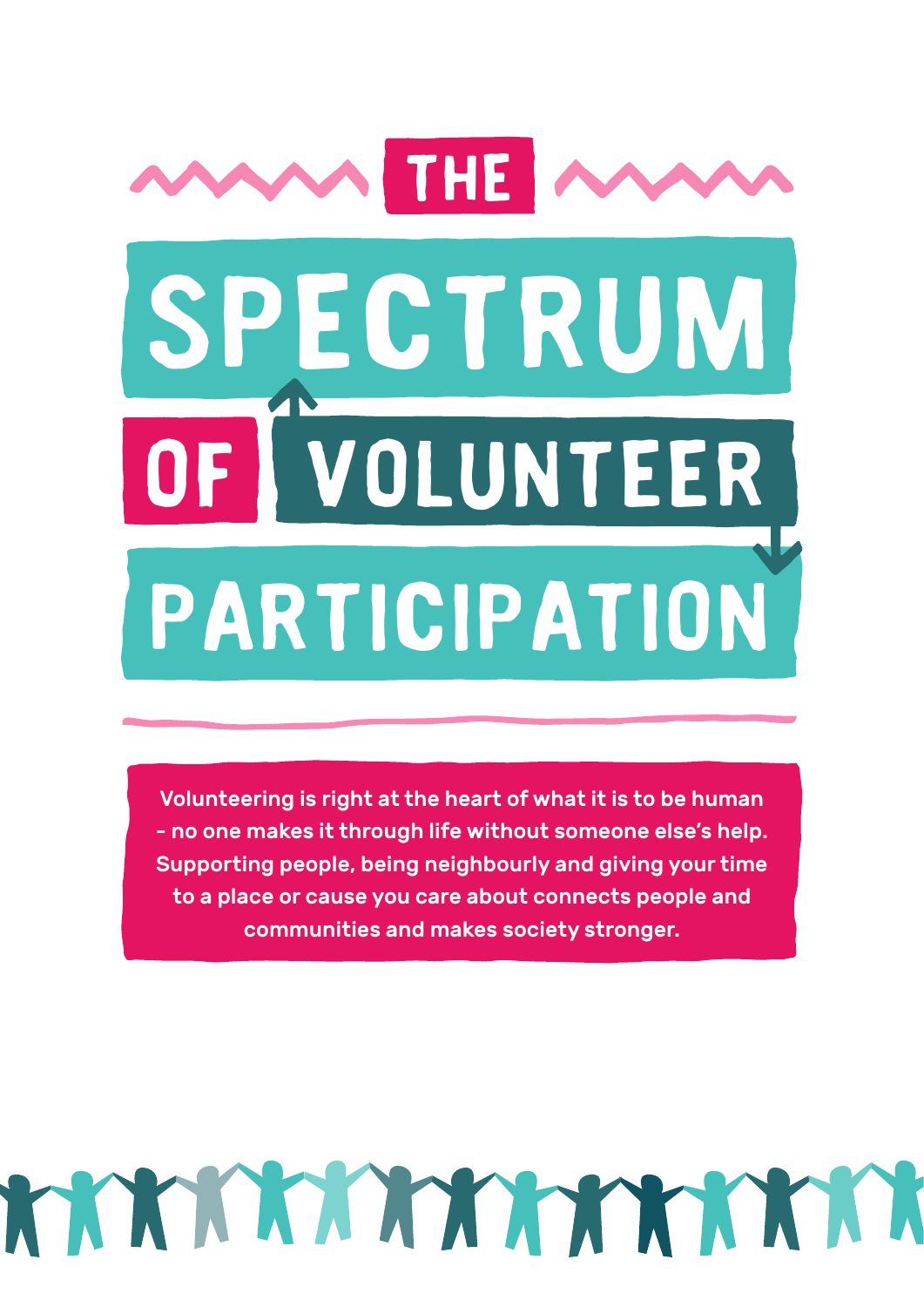

### **Introduction - 3**

### **The spectrum of participation - 4**

**Personas - 5**

**Staying safe - 7**

**Conclusion - 9**

**Appendix A – Case Studies - 10**

**Appendix B – Sources of further information - 13**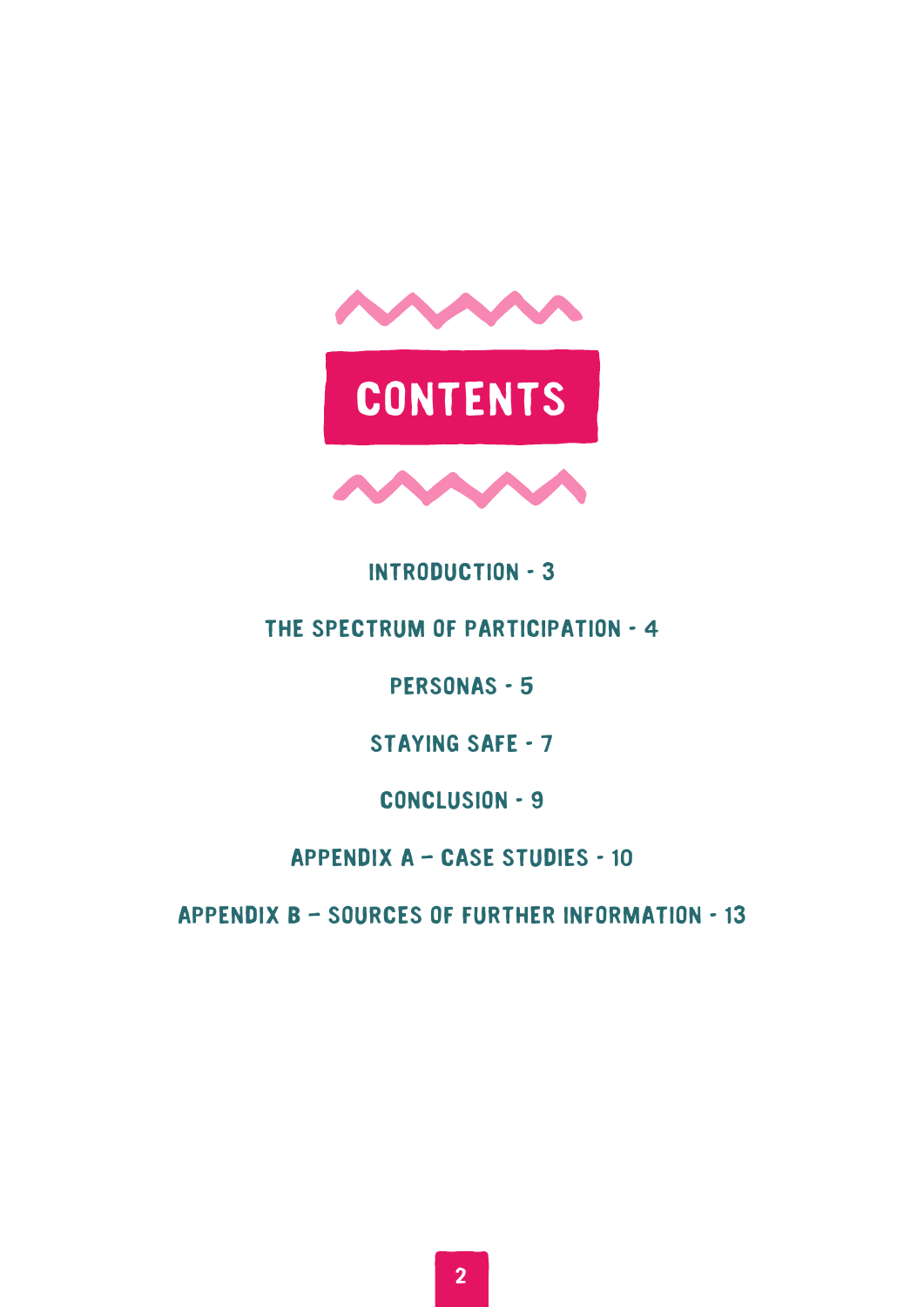### **introduction**

From simply being neighbourly through to running a charity, the many and varied ways people can volunteer and contribute to neighbourhoods and society as a whole supports stronger and more sustainable communities.

A significant amount of informal volunteering – things like neighbourliness and helping one another out - goes unrecognised, and its contribution to our communities is undervalued.

It is important to highlight and recognise the breadth of forms of volunteering in order to promote understanding, encourage cross sector collaboration and foster the independence and ethos of community based organisations and informal networks.

Volunteering includes a huge range of activity, including neighbourliness, mutual aid, campaigning, activism, voluntary work with an organisation, trusteeship etc. Some of this volunteering is very informal, such as neighbourliness, and some is formal and has structure to it. When we are referring to informal and formal volunteering it is helpful to be clear about what we mean and the following definitions may be helpful:

### **Informal volunteering**

Unpaid voluntary work carried out without an organisation, often at neighbourhood level and beyond family care or support.



Unpaid voluntary work carried out for or with the help or support of an organisation.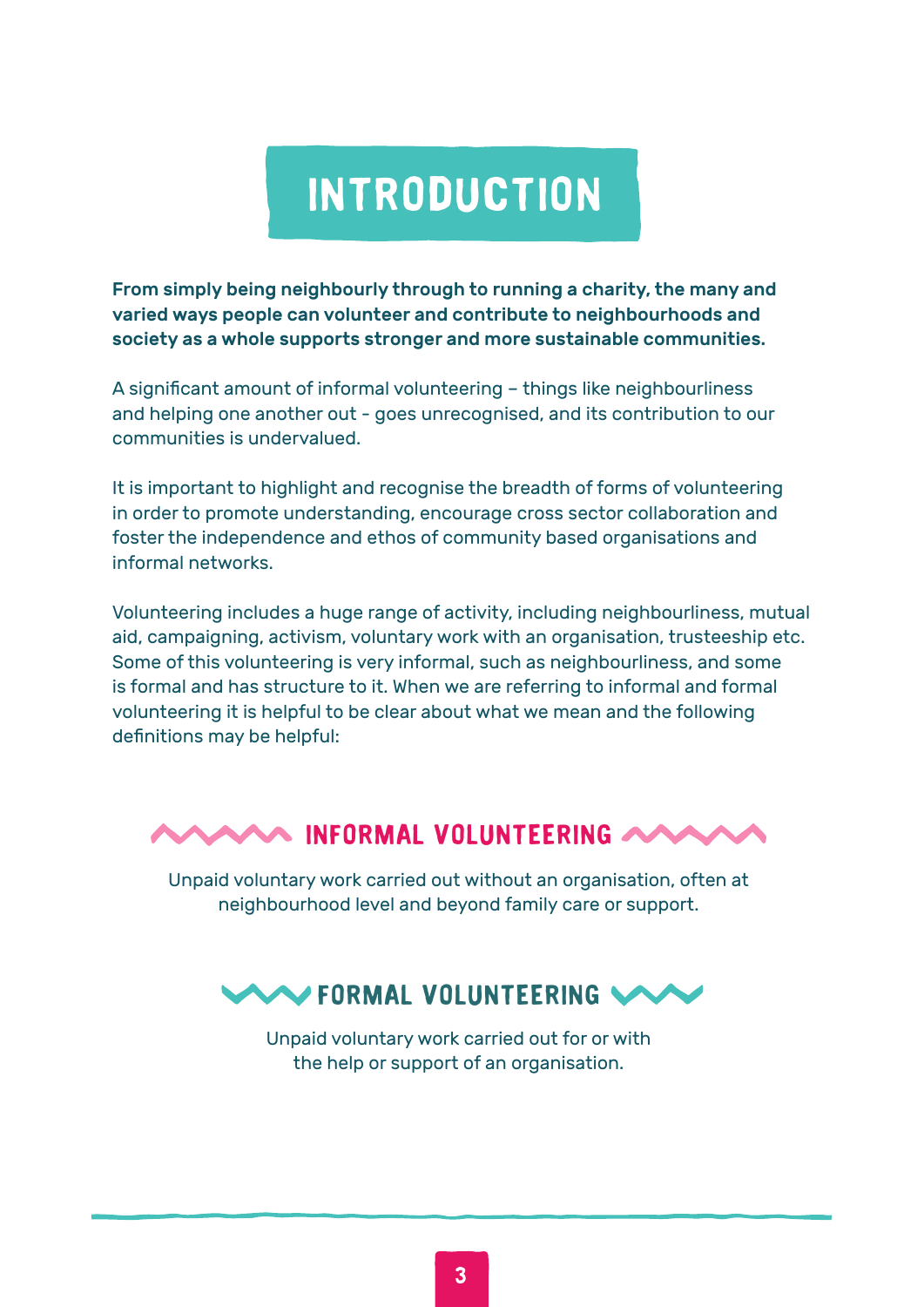### **The spectrum of participation**

Voluntary participation comes in many forms which can fit along a spectrum – a range from very informal or casual activities through to very formal and structured volunteering.

Figure 1 is based upon research by Woolvin (2011) *[1]*

It shows the relationship between informal and formal volunteering and reflects the fact that different kinds of activity occur across a spectrum. The spectrum is wider at one end to reflect the number of individuals informally volunteering including providing neighbourly support of some kind, it is likely to be greater than the number who volunteer in formal roles.



#### Without involving an organisation

Helping someone one-to-one such as a friend, neighbour or community member.

Participating in/with a group...

- *At a protest*
- *Sharing babysitting*
- *Supporting the school run*

### **participatory**

Involving an organisation Participating in...

- *Running a community centre*
- *Resident's committees*
- *Community groups*

#### Committing to volunteering with an organisation

- *Conservation volunteering*
- *Volunteering in a shop*
- *Fundraising for charity*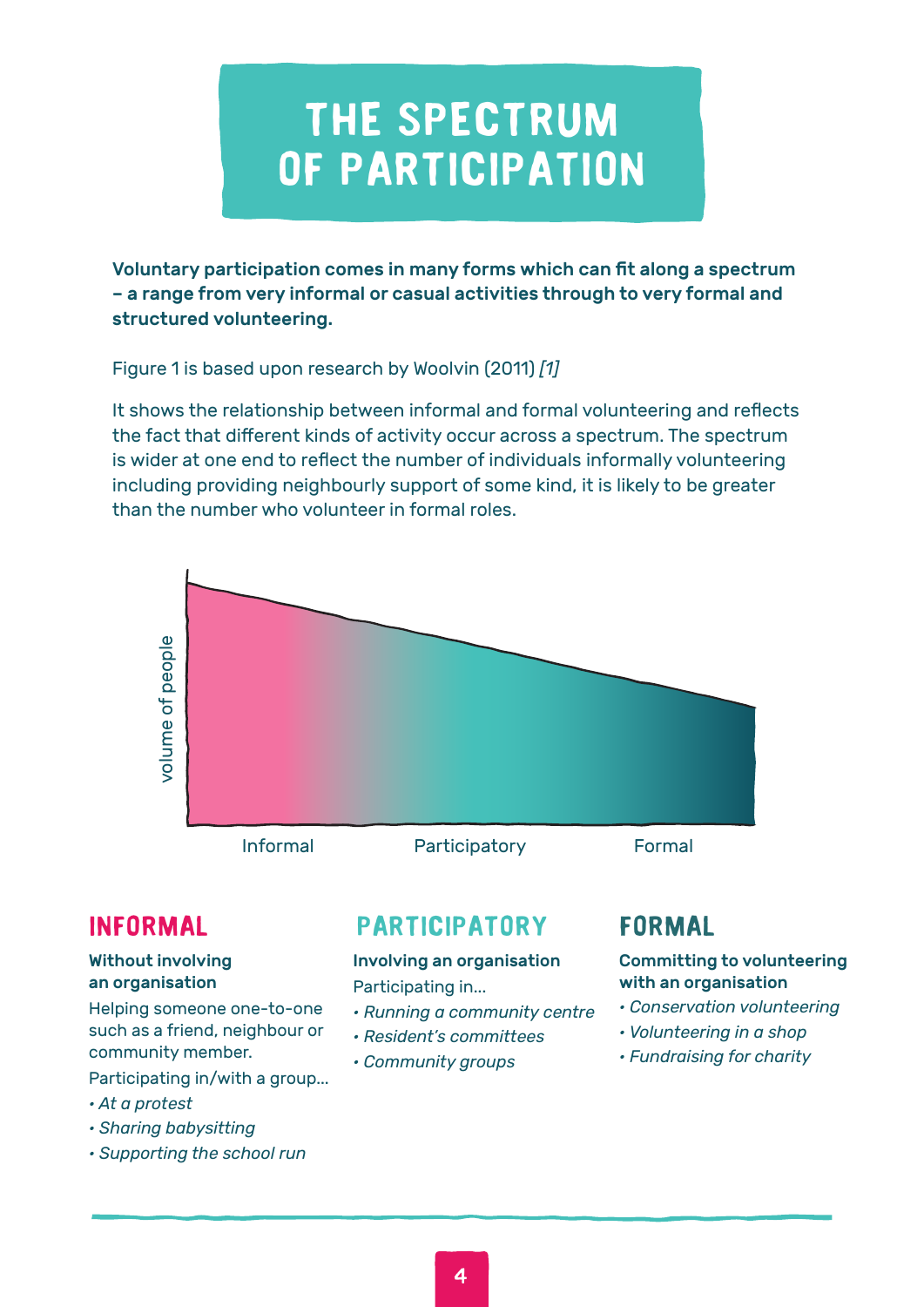### **personas**

In order to illustrate how different kinds of volunteering complement one another in a variety of situations, we have outlined a fictional scenario based on Sam, and the people who make a difference to his life.

Sam lost his wife, Mary, 15 months ago. He and Mary had 'done everything together' and he cannot face social activities alone. His stepson lives abroad and visits or phones occasionally. Contact with friends has all but stopped and he feels not only alone but lonely too. Sam has lost interest in food and has lost too much weight. Mary was the one to organise household finances and Sam struggles to keep track and pay the bills. The latest bills include some red 'final warnings'.

### **Jane | Formal volunteer**

Jane volunteers in the local community centre two days a week, which runs a charity shop, foodbank and a programme of activities. Jane talks to Sam about what is going on at the centre and what might be of interest or help to him. When he subsequently attends a coffee morning for those who have been widowed, Jane makes a point of introducing him to the others and gives him a tour of the community garden.

#### **amit | Informal volunteer**

Amit is on a 'WhatsApp' group for the street where Sam lives. Its members use the group to exchange information, to ask for or offer help and to organise occasional events. Amit is aware that Sam doesn't have a smartphone but makes a point of keeping him in touch. Now Sam has help with cutting his lawn and he gives most of his apple crop to Amit to distribute to a few local families.

#### **mo | Formal volunteer**

Sam's weight loss causes concern and he is referred for an outpatient hospital appointment, but has no transport. Mo volunteers for the local hospital patient transport service and makes sure that Sam gets to his appointment on time, and home again safely.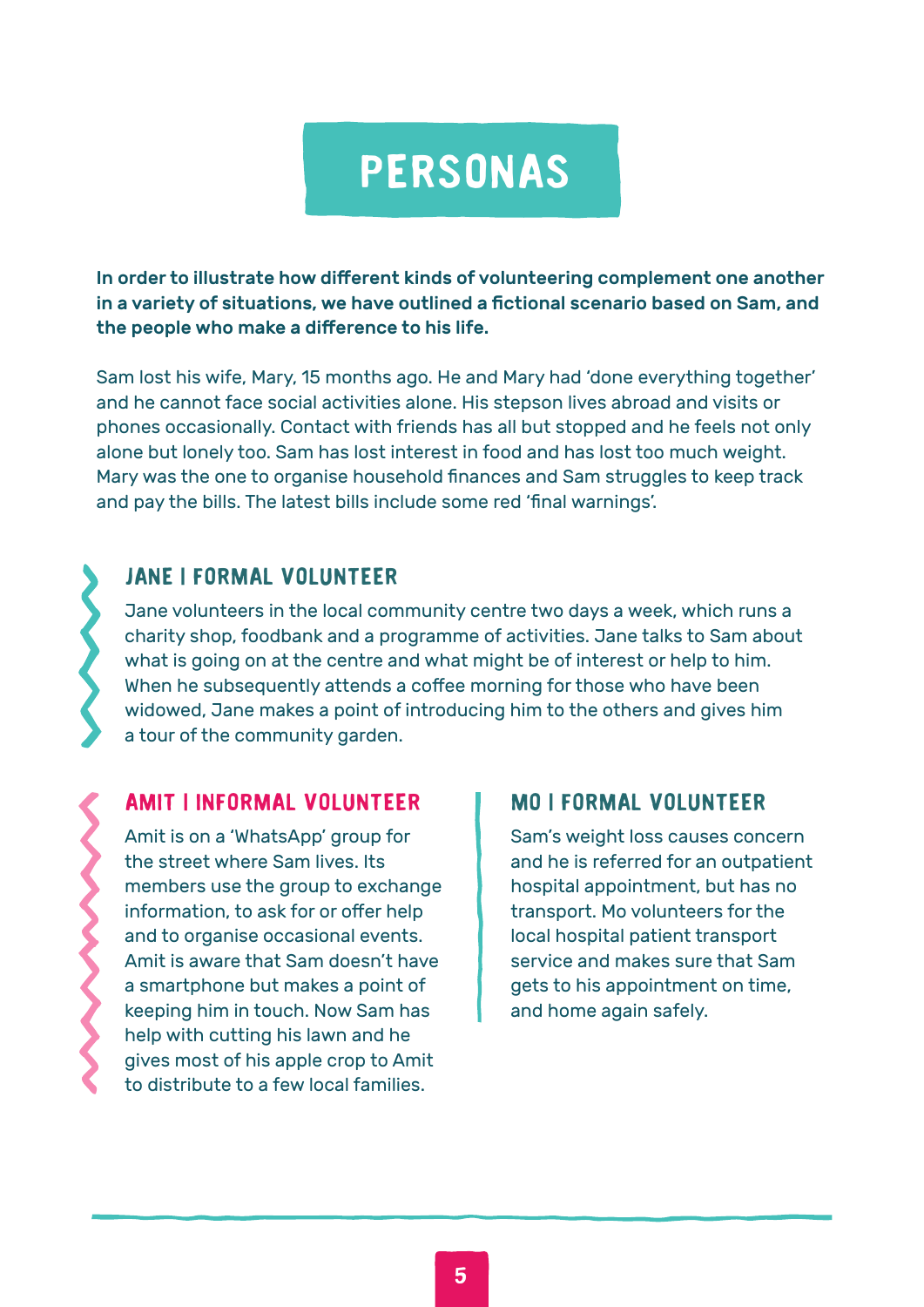### **personas**

#### **Bob | Formal volunteer**

As the unpaid bills accumulate Sam is persuaded by someone at the community centre to make contact with a national advice charity, to talk about managing his finances. He is helped to register for an appointment with Bob who runs advice sessions at the centre. Bob helps Sam to work out financial priorities and to make a plan to clear debts and keep on top of the situation in the future.

### **Alex | Informal Volunteer**

Alex lives next door. She has noticed that Sam is no longer out in the garden much and that he looks unkempt and sad. When she goes shopping she asks Sam if he needs anything. When she cooks she sometimes makes extra and pops round with a portion for Sam.

#### Figure 2 shows how these people create a circle of support for Sam.

It is clear that all of these people and their voluntary roles, both formal and informal, provide a strong circle of support for Sam. It is also clear from this scenario, that where formal and informal volunteers are aware of what support is available locally and how to access it, their combined impact is increased significantly.

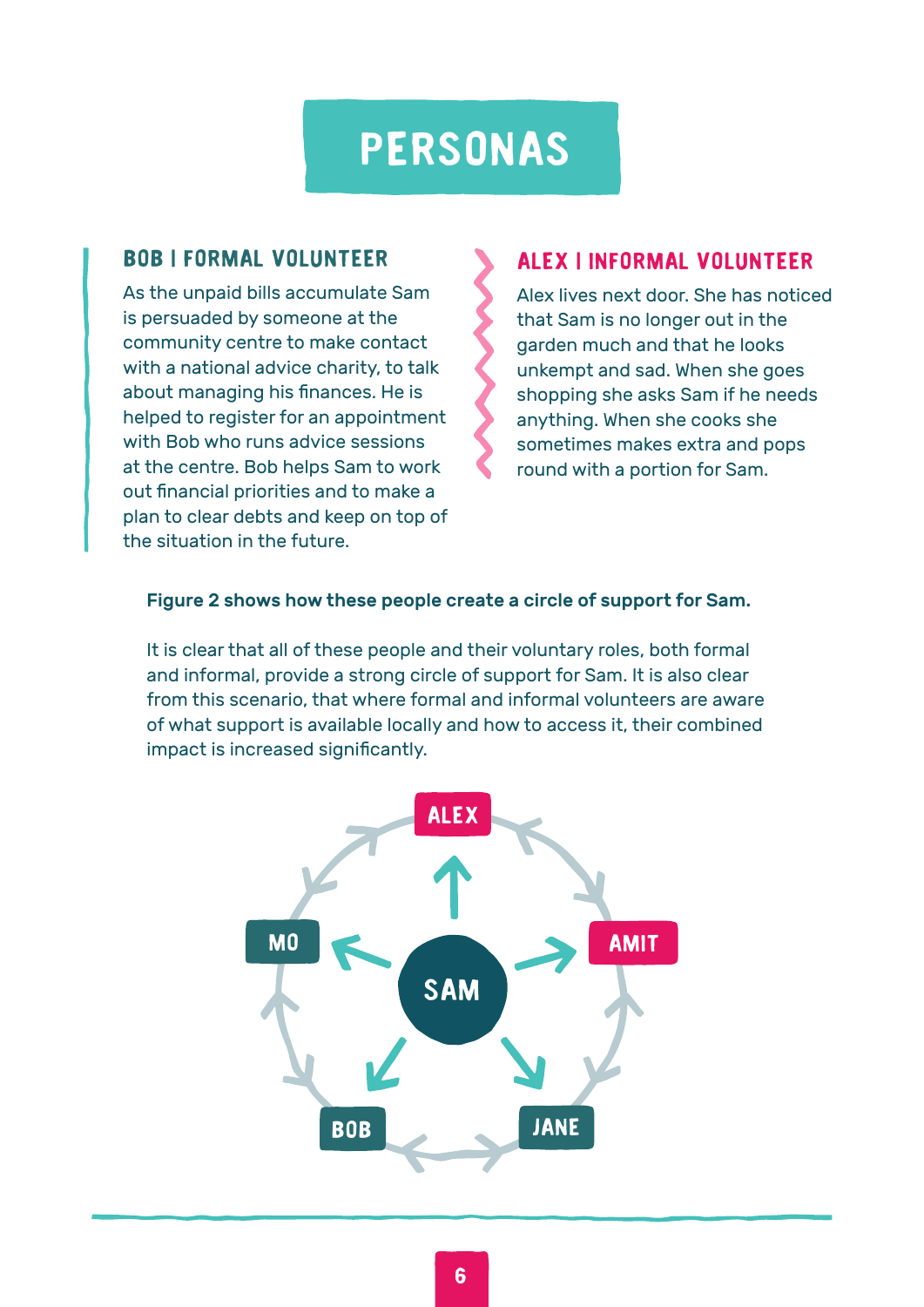### **staying safe**

#### Volunteers are simply people who want to make a positive difference.

The measures that are appropriate for ensuring safe and responsible action depend upon the context. Generally, more formal volunteering requires the volunteer to act within defined guidelines or boundaries. The moral principle of "do no harm" is crucial with all volunteering.

The information below highlights the organisational controls which provide the context in which each of our persona volunteers make decisions and take action.



As a neighbour, Alex makes her own decisions about what she is willing and what it is appropriate to do. Alex informally weighs up the situation, using common sense to minimise risks.

Jane follows the guidance and training given at the Community Centre and acts within the policies agreed by the trustees (who have legal responsibility). The Community Centre has insurance is in place that will cover her activities. **jane**



As a neighbour Amit makes his own decisions about what he is willing and what it is appropriate to do. Like Alex, Amit informally considers the situation, using common sense to minimise risks.

Bob provides help within the policies and protocols of the charity where he works. The organisation meets the requirements of a national quality standard for advice giving. **bob**

> Bob was trained for his role as an Adviser, has a role description and undertakes regular training to keep up to date. He has regular appraisal meetings with his supervisor, is accountable to a paid staff member day to day and has had a police check.

Mo acts within the hospital transport service' policies and protocols which are agreed with internal stakeholders, including trade unions. **mo**

> She undertook initial training for her role, has a written role description and has regular ongoing training. She is accountable to a paid staff member day to day and has her mileage expenses reimbursed.

So we can see that people volunteering can involve varying degrees of complexity across the spectrum of informal to formal. In an organisational context, risk management and health and safety procedures focus on putting in place systems to protect everyone; where an individual, or informal support is being provided, there is greater reliance on common sense about the wellbeing of all involved.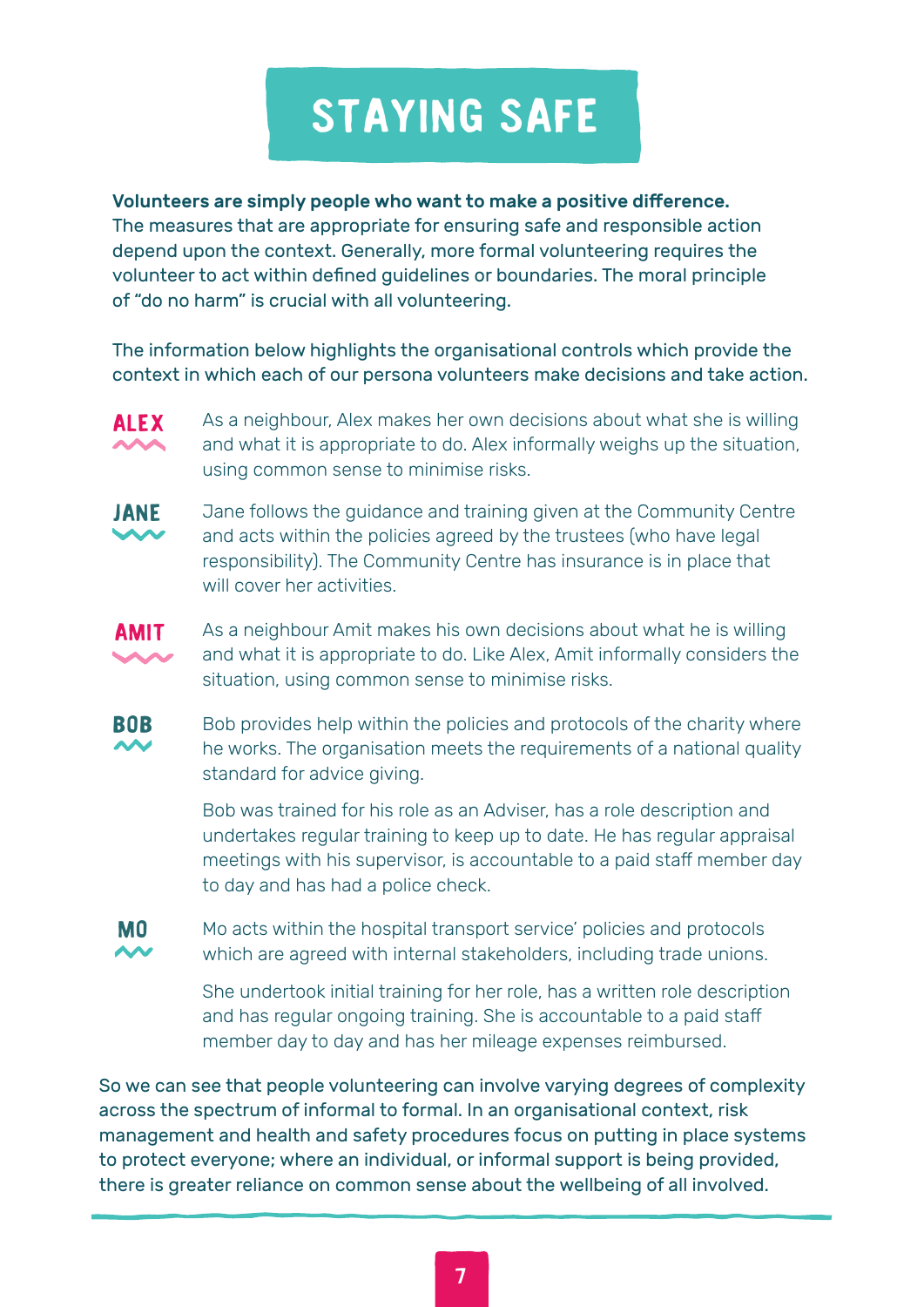### **conclusion**

Volunteering is a key expression of what it is to be a human being and to be a member of any community. It is important to recognise and value voluntary participation in all its diverse forms, informal and formal.

In recent times the value and extent of the informal volunteering taking place every day in all our communities, often unrecognised, has become more visible. Volunteering has a huge part to play in maintaining the wellbeing of our communities and it underpins our society as a whole. In affirming the whole spectrum of activity and the interconnections, we can build a better understanding of it and encourage all expressions of volunteering to flourish.

Special thanks to everyone who contributed to the Community Action Response discussion on the value of the spectrum of volunteering in particular Fiona Liddell for editorial input. *January 2021*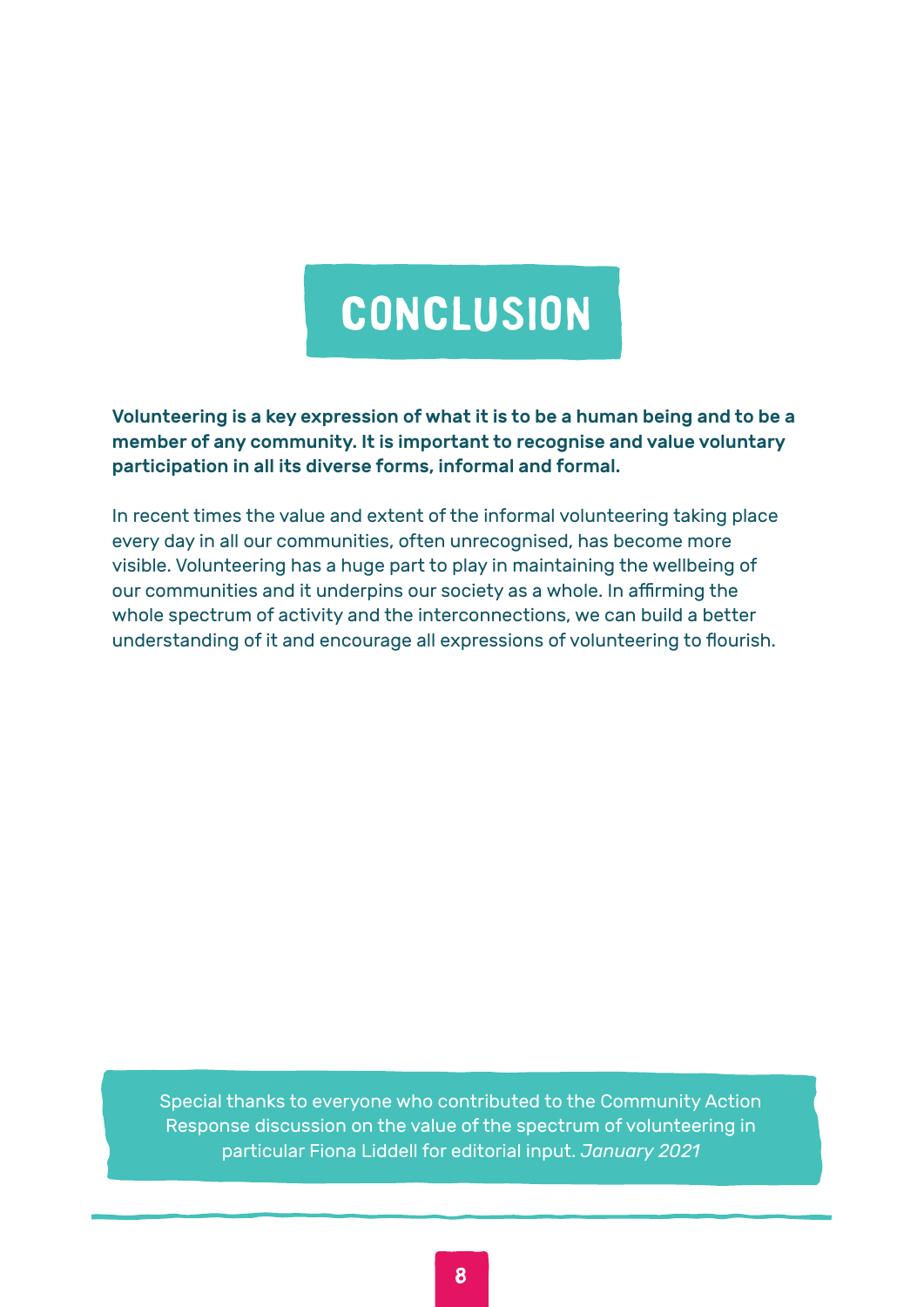### **Appendix A Case Studies**

# **Youth led social action – Project Hope**

Project Hope involves about twenty hard working young people, supported by professionals, who aim to lift the spirits of young people across Wales.

The volunteers reach out to young people aged 13 to 25 on a variety of platforms using Project Hope accounts on Facebook, Twitter and Instagram. There are daily encouraging and fun posts as well as invitations to get involved in regular gatherings. Three times a week they get together on zoom, engaging in anything from game nights to language lessons and virtual tea breaks. They are currently working on a website and are developing the use of Tik Tok.

**"Project Hope has given me something that helps keep me motivated during this whole period of uncertainty, whilst giving me space where I feel safe and comfortable to learn and develop new and pre-existing skills, such as creating web content." Kelly | Young Volunteer**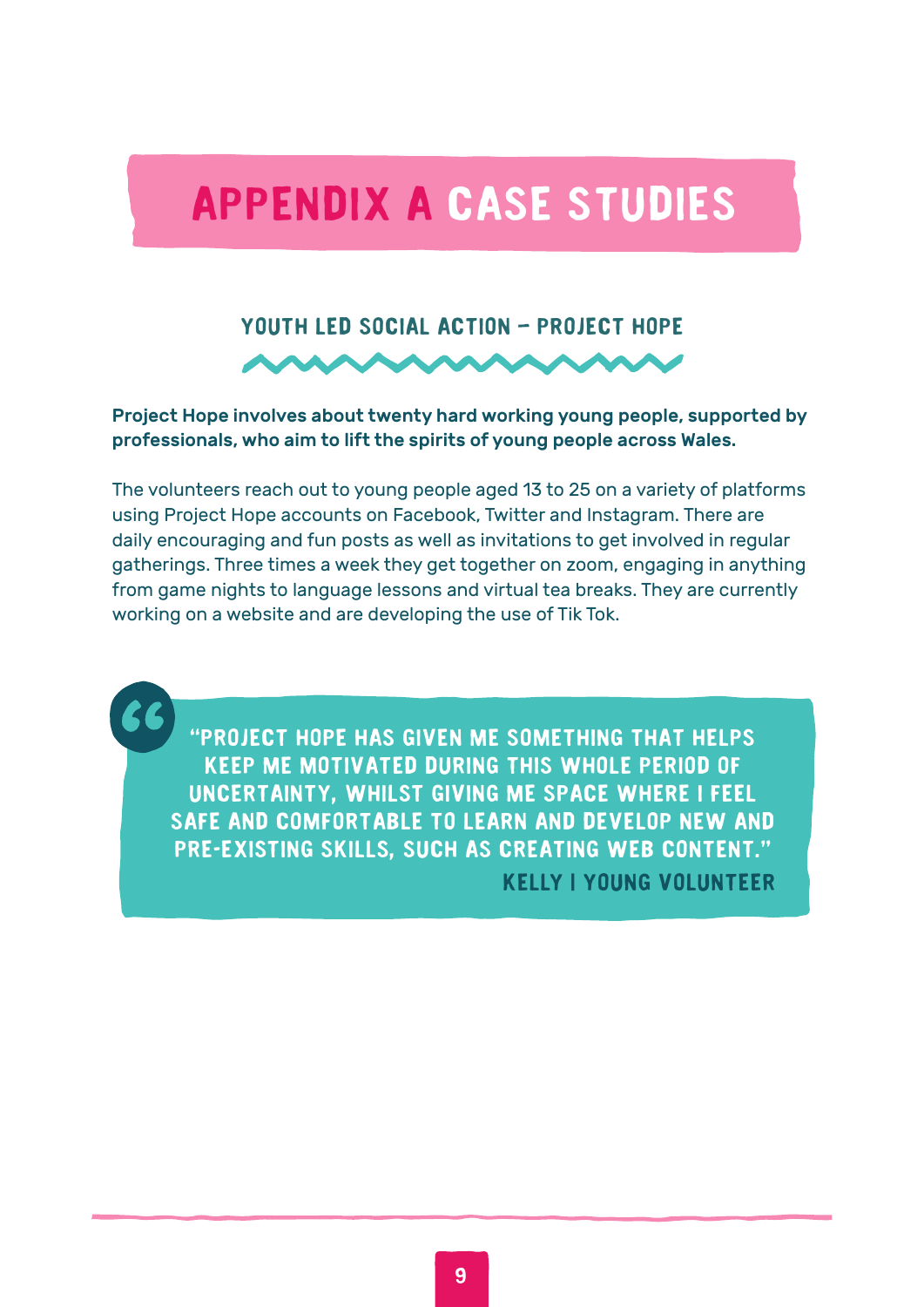#### **Community response to Covid19 - Nanny biscuit**



Nanny Biscuit is a multi-faceted project designed to identify, develop and embed a series of smaller community focused projects in the local area. It aims 'to achieve local community resilience by bringing back old fashioned values and lost community spirit'.

The project is totally volunteer led, but works with a range of other groups and organisations and is supported by the local County Voluntary Council. Since COVID-19, all attention has been focused on helping vulnerable residents get the support they need, initially by doing shopping for people but subsequently through a food distribution centre. Volunteers also coordinate 'good deeds' including pen pals, letters and birthday presents for care home residents and socially distant music performances.



'No more throw away people' is the strap line of Arts Factory, which is housed in a listed church building in the Rhondda valley, purchased from the local authority for £1 in 1997.

It has grown and diversified from its small beginnings when, 30 years ago, a 'man with a van' set up a garden clearance business for people with learning disabilities who felt 'written off' by society. Now Arts Factory runs two social enterprises: a design business and Factory Books, an online book selling enterprise. These reduce dependency on grant income.

Arts Factory runs a Citizens Advice drop-in, mental health recovery courses, dementia café, parent and toddler group and health and wellbeing programmes. It is a pick up point for the local food bank and part of the FareShare scheme, a charitable food redistribution network which benefits those who may not qualify for aid from the foodbank.

The building is staffed almost entirely by its 40 volunteers, many of whom have a learning disability or mental ill health. Some of them volunteer every day, valuing the ethos of inclusivity, opportunity to develop skills and the support they receive. Volunteers from many years ago still come back, either when they need help or to take part in activities. In 2010 Arts Factory achieved the Investing in Volunteers Award.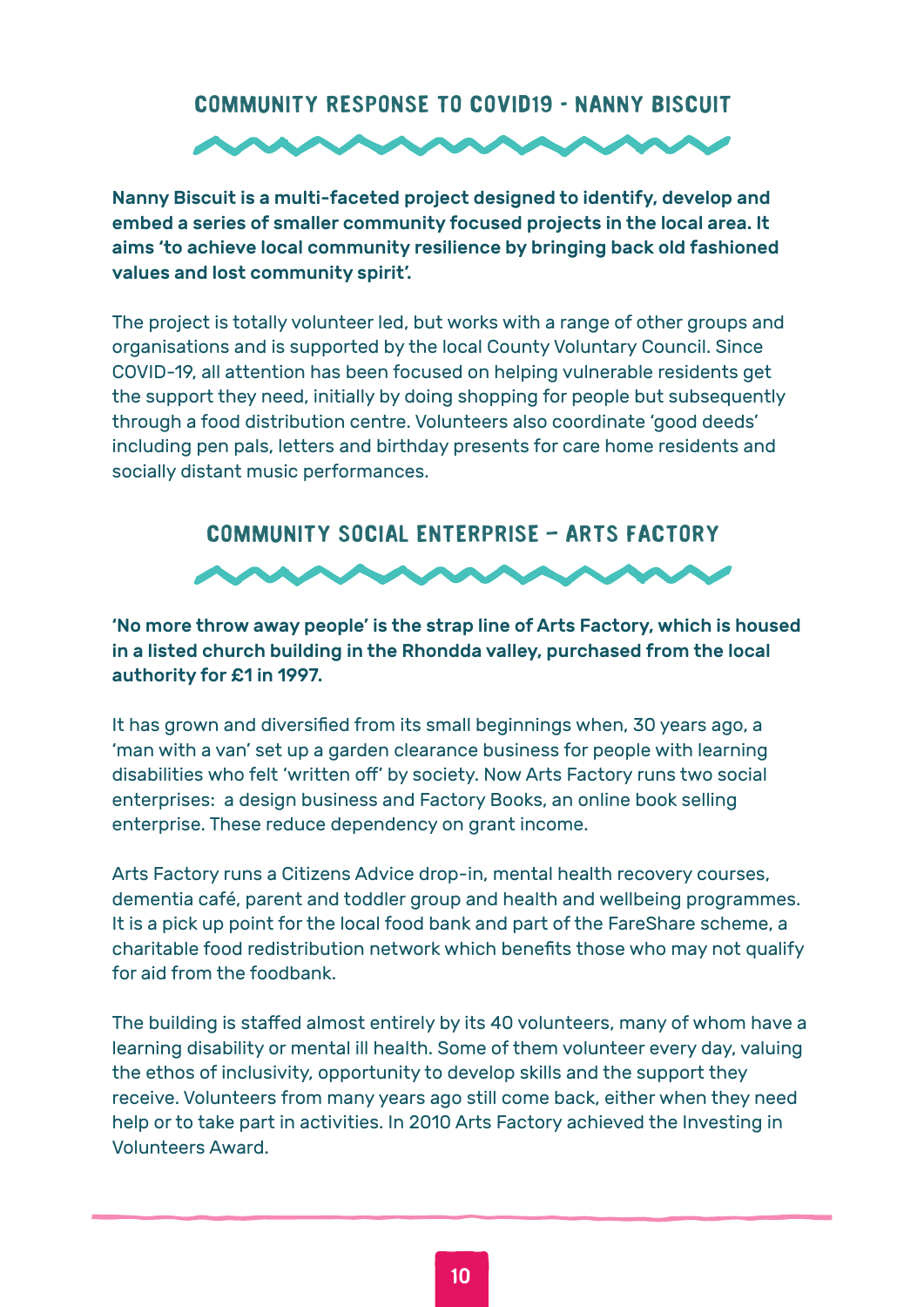### **Gardening Exchanges TimeBank, Uttlesford**



TimeBank is a national volunteering charity working to transform the lives of both volunteers and beneficiaries through volunteering by building stronger, happier and more inclusive communities.

**"it was a really uplifting afternoon and we all came away feeling much more joyful and optimistic." tessa | timebank broker**

Jacki, a member of TimeBank Uttlesford since January 2019, has been very active in the time bank, setting up a seated exercise class which has been a huge success for over a year.

66

During the pandemic, she had to move to holding an online Zoom class, helping participants to learn about Zoom in the process. She has also been helping out with shopping, prescription fulfilment, leading walks and 'neighbourhood nattering'! This meant she had lots of time credits and as a result asked for help with her garden.

Steve and Mark are friends, both working at Stansted Airport, and sharing a flat together. They found out about TimeBank Uttlesford through their Airport Community Team, which looks for ways in which the airport can help out in the community. As a result, Steve has been involved in some gardening exchanges during the Covid 19 pandemic while being furloughed from his job at the airport, including helping Jacki.

TimeBank Uttlesford's broker Tessa says, "These gardening opportunities have been hugely beneficial to both parties involved; as people have been stuck at home, unable to work and with shops, pubs, and gyms all closed, these exchanges give valuable social, health and wellbeing opportunities to the TimeBank members taking part."

For Jacki, Steve and Mark working on her lawn edging was ideal. During the afternoon Steve told her about one of his previous exchanges at a care home, of which Jacki wholeheartedly approved. "I think it is a very positive thing to do," says Jacki. "It's a great way to show others outside of timebanking what enjoyment one gets out of helping people. The fun those two chaps had at the care home – they really had a ball and were rewarded with tea, cake and very kind words. That's what it's all about!"

"Jacki was thrilled with the result and could not have been happier with such a great team," explains Tessa. "There was a lot of laughter and merriment and it was just wonderful to be able to be socialising, safely, during these testing and challenging times. All in all it was a really uplifting afternoon and we all came away feeling much more joyful and optimistic about everything."